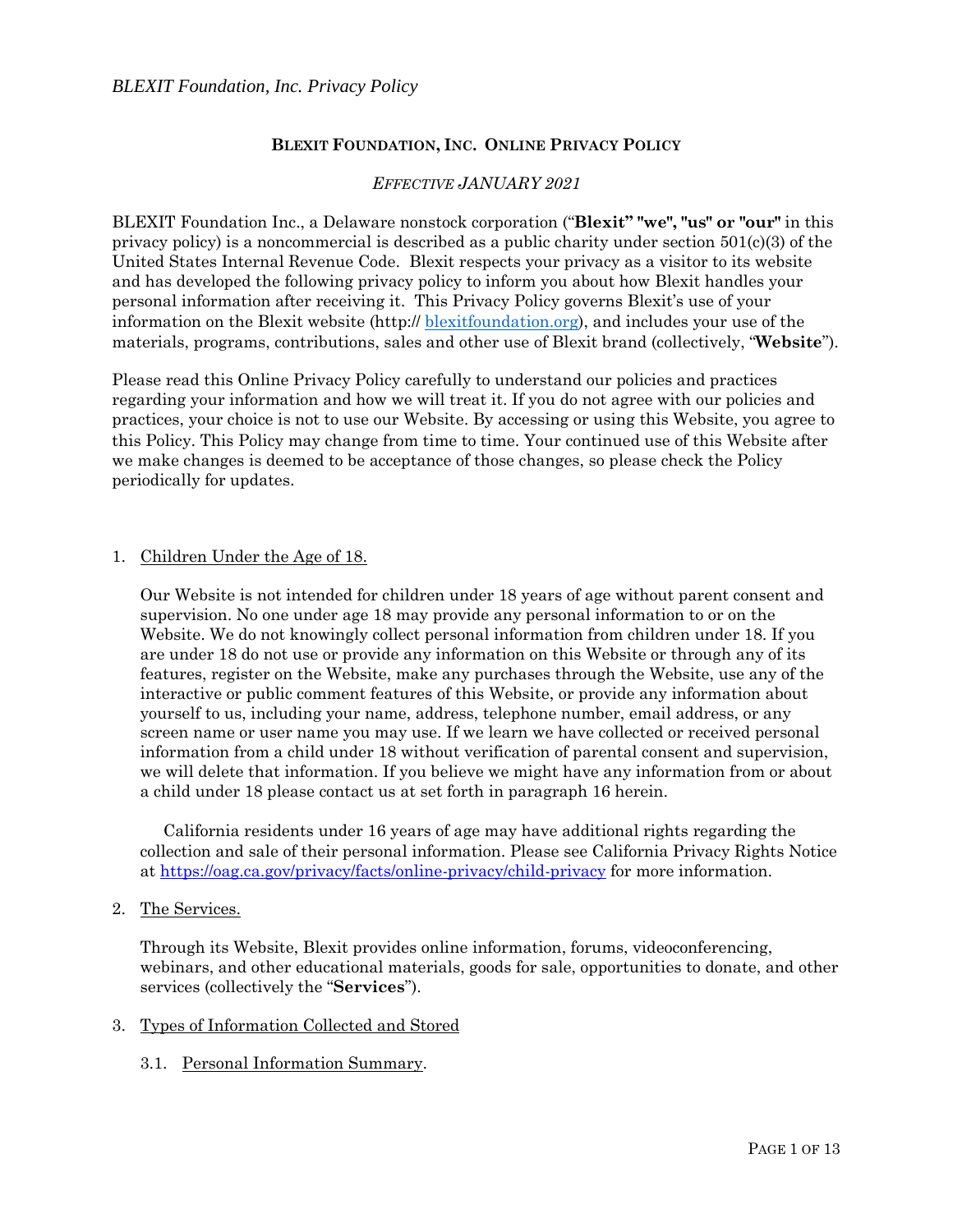When you engage in activities such to use Blexit's branded services on our website, such as create a website user profile on our website, sign up to receive a publication, register to become a member, register for educational materials, register for a conference or other event hosted by Blexit, shop on our website, or otherwise use our website, Blexit may gather your personally identifiable information (collectively "**Personal Information**").

Your Personal Information may include, but is not limited to, your name, address, phone number, images, photograph, video and/or other graphic representations, your voice data, email address, birthdate, electronic signature, personal identification numbers, IP addresses, mobile device identifiers, geo-location, or any other personally identifying data collected from you by Blexit or its authorized agents.

By using the Website and the Services, you agree to allow Blexit and its agents to gather, store, and share your Personal Information subject to the limits of this Online Privacy Policy.

- 3.2. Specific types of data we collect about you. For the purpose of providing the Services and our legitimate business purposes, We may collect, use, store and transfer different kinds of personal data about you which we have grouped together as follows:
	- 3.2.1. Identity Data includes first name, maiden name, last name, username or similar identifier, marital status, title, date of birth and gender.
	- 3.2.2. Contact Data includes billing address, delivery address, email address and telephone numbers.
	- 3.2.3. Audio-Visual Data. When you participate in Blexit programs, forums, Zoom calls, video-conferences, webinars, and other interactive media, you may choose to provide to Blexit digital audio visual information about you including images, photograph, videos and/or other graphic representations, and your voice data. Whether you provide such Audio-Visual Data is completely up to you, and your decision to not provide such Audio-Visual Data will not adversely affect your ability to use the Service.
	- 3.2.4. Financial Data. When you use Blexit website to shop for or to purchase Blexit conferences, educational materials, make donation or contributions, register for Blexit programs, or shop or purchase merchandise, books, programs or other materials, Blexit utilizes third-party payment processors and online shopping portals as its agents ("Payment Agents") to provide information about such transactions, process your payment and provide payment verification to Blexit concerning your payment. Blexit and its Payment Agents utilize systems whereby we substitute a proxy set of identifying information for your real financial information. Our Payment Agents, which do handle your credit cards and other payment information, are PCI Data Security Standard ("PCI DSS") compliant. As a result, Blexit does not collect or store your credit card numbers or other similar financiallyrelated Personal Information and it isn't exposed more than necessary. For more information about PCI DSS please visit [https://www.pcisecuritystandards.org/about\\_us/.](https://www.pcisecuritystandards.org/about_us/)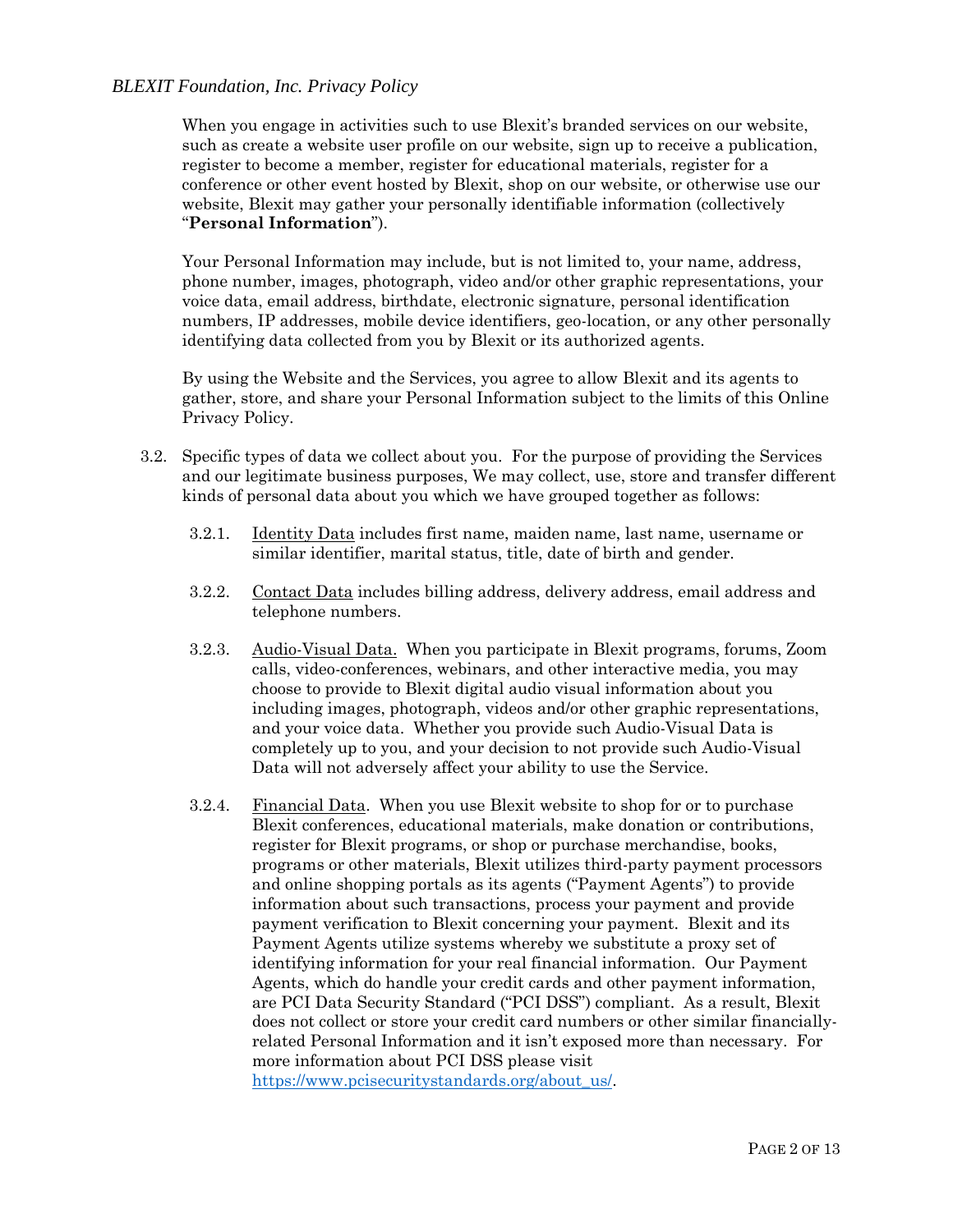- 3.2.5. Technical Data includes internet protocol (IP) address, your Blexit login data, browser type and version, time zone setting and location, browser plug-in types and versions, operating system and platform, and other technology on the devices you use to access this website.
- 3.2.6. Profile Data includes your Blexit username and password, Blexit purchases or orders made by you, your interests, preferences, feedback and survey responses.
- 3.2.7. Usage Data includes information about how you use the Blexit website, products and services.
- 3.2.8. Marketing and Communications Data includes your preferences in receiving marketing from us and our third parties and your communication preferences.
- 3.2.9. User Contributions. The Website may contain message boards, forums, IM's or direct messaging, images, audio files, webinars, Zoom and other videoconferencing services, chat rooms, personal web pages or profiles, forums, bulletin boards, and other interactive features (collectively, "Interactive Services") that allow You to post, submit, publish, display, or transmit to other users or other persons content, Your own image, video stream, voice data and materials on or through the Website. These types of data are collectively named "User Contributions" herein.
- 3.2.10. Aggregated Data / Analytics Information. We also collect, use and share Aggregated Data. In an effort to improve visitors' experiences on the Blexit website, Blexit gathers this Aggregated Data related to individuals' website visits. This information is used solely to measure and improve our website and services and to better serve our members and customers. Blexit uses aggregate statistical data to compile reports. If we combine or connect Aggregated Data with your personal data so that it can directly or indirectly identify you, we treat the combined data as personal data which will be used in accordance with this privacy policy. This analytics information so gathered is likely to include the following:
	- 3.2.10.1. Device and network specific information, such as your unique device identifier, operating system and version, the browser you use, your Internet service provider (ISP), and your IP address.
	- 3.2.10.2. Non-personal information, such as language, zip code, area code, location, and the time zone.
	- 3.2.10.3. Blexit website visit information, such as the domain from which you came to our website or referring links, and details of how you use our website, including but not limited to what webpages you visit on the Blexit website, as well as downloads, purchases, and orders during the duration of your visit. At times we will track user behavior over time during interactions with the site in order to pursue legitimate business interests, including, but not limited to, troubleshooting technical user issues with site services.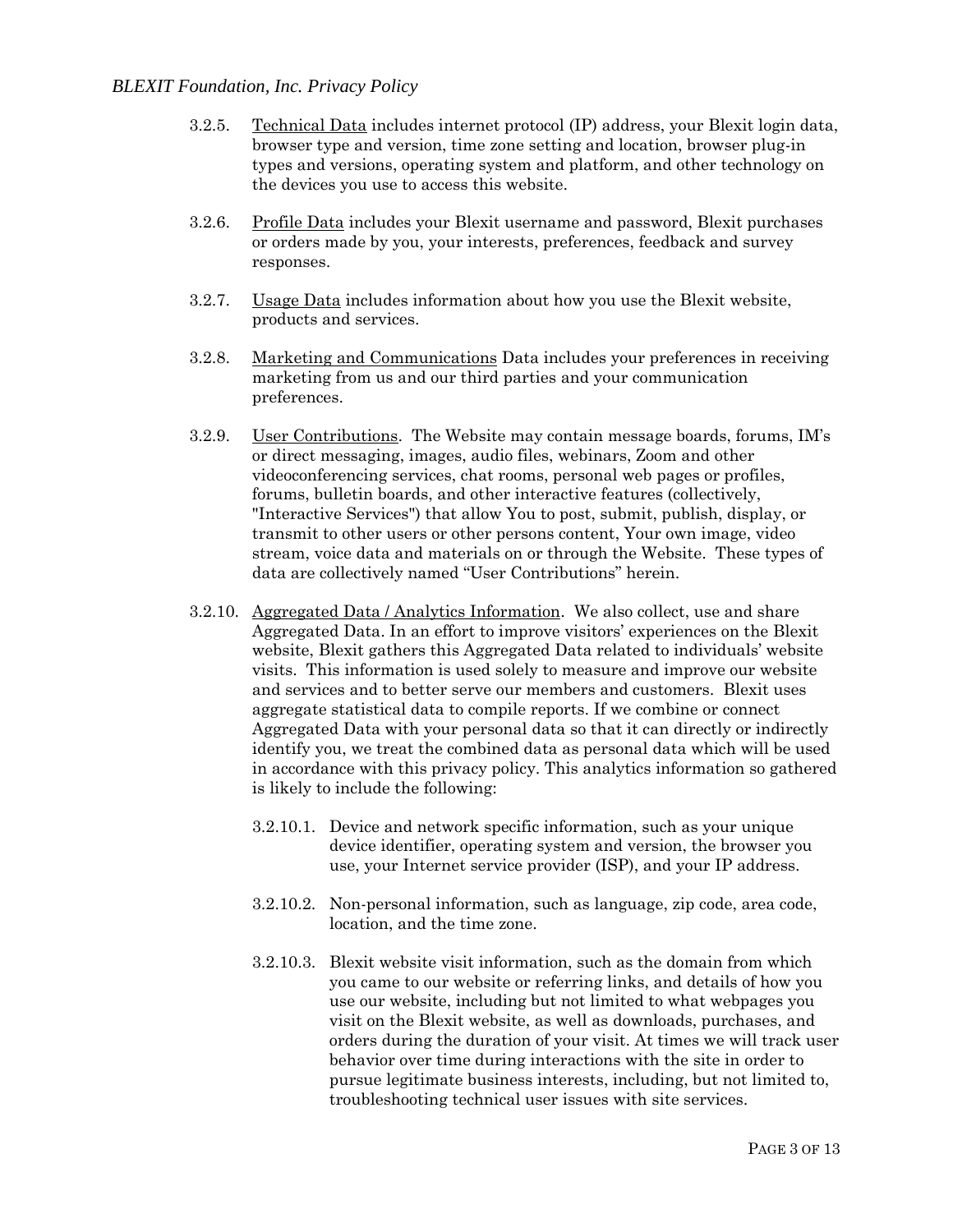### 3.3. Sensitive Information.

We do not collect the following Special Categories of personal data about you. Such Special Categories include details about your race or ethnicity, religious or philosophical beliefs, sex life, sexual orientation, political opinions, trade union membership, information about your health, and genetic and biometric data). Nor do we collect any information about criminal convictions and offences. Through your participation in the Services, you may, but need not, freely and voluntarily choose to post, share, provide contributions, or otherwise disclose Personal Information described within such Special Categories. Your sharing of Special Categories of personal data will not be requisite for your participation in the Services and We cannot guarantee the privacy of such disclosures described in this Section.

### 3.4. Cookies and Browser "Do Not Track" Notice

- 3.4.1. Blexit may use cookies on your computer. A cookie is a small text file sent from a website and stored in a user's web browser while the user is browsing that website. Every time the user loads the website, the browser sends the cookie back to the server to notify the website of the user's previous activity. Blexit does not, at present, permit third party advertisers on its Website. In the event that Blexit chooses to permit third party advertisers, such third parties will not have access to Blexit cookies, but they may use their own cookies on your computer. Advertisers' use of their cookies and device identifiers is subject to the advertisers' own privacy policies. Blexit does not correlate its use of cookies with your Personal Information.
- 3.4.2. Blexit does not respond to browser Do Not Track ("DNT") Signals. Blexit websites may utilize page tags or web beacons to track information related to user visits as a part of Blexit data analytics processes and user experience customization as described below. Page tags are small pieces of Javascript embedded in webpages that collect data to help track web traffic on our website. Web beacons are very small, effectively invisible, graphic images we use to count and recognize users on our website. Such technologies enable us to improve and customize user experiences while users visit our website. Blexit does not correlate its tracking activities through the use of page tags or web beacons with your Personal Information.
- 3.4.3. Blexit may employ third party data analytics firms to track and analyze traffic on the Blexit website, to analyze visitor trends, to determine advertising effectiveness, browser types and usage trends, and to present targeted ads based on anonymous information collected through tracking. These services also use cookies to accomplish such analytics-related services. Blexit' third party analytics firms, process the Personal Information they receive through the use of cookies in the aggregate.
- 3.4.4. Third parties that may advertise on Blexit websites may have content embedded that sets cookies on a visitor's browser and/or tracks visitor information that a web browser visited a specific Blexit website. Such information may contain a visitor's IP address. Third parties may not collect identifying Personal Information from the Blexit website unless you provide it to such third parties.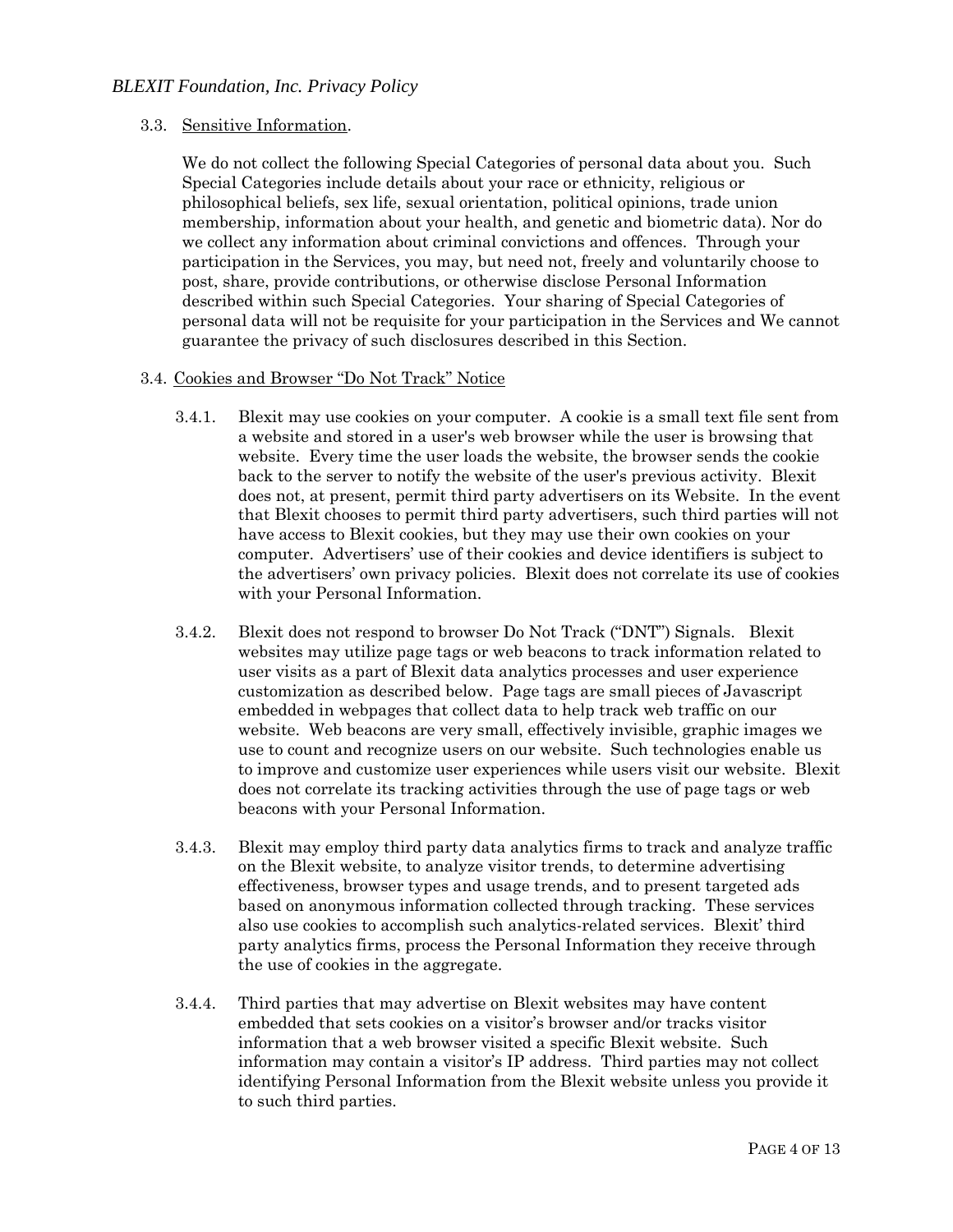3.4.5. You can set your browser to refuse all or some browser cookies, or to alert you when websites set or access cookies. If you disable or refuse cookies, please note that some parts of this website may become inaccessible or not function properly.

### 3.5. Keeping Information Updated

It is important that the personal information we hold about you is accurate and current. Please keep us informed if your personal information changes during your relationship with us.

#### 4. Security of Personal Information

Blexit takes the security of your Personal Information very seriously. When your Personal Information is stored by Blexit, we use reasonable and appropriate measures to protect it from loss, misuse and unauthorized access, disclosure, alteration and destruction. Unfortunately, data transmission over public networks cannot be guaranteed to be one hundred percent secure. While Blexit will use all reasonable means to protect your Personal Information, Blexit cannot guarantee the security of your transmissions of such Personal Information, and you use the Blexit website at your own risk. If you suspect your Personal Information has been compromised, please notify Blexit Customer Service using the contact information provided below.

- 5. How we Collect Your Personal Information. We use different methods to collect data from and about you including through the following methods.
	- 5.1. Direct interactions. You may give us your Identity, Contact and Financial Data by filling in forms or by corresponding with us by post, phone, email or otherwise. This includes personal data you provide when you:
		- 5.1.1. apply for our Services;
		- 5.1.2. subscribe to our Services or
		- 5.1.3. receive our publications;
		- 5.1.4. request marketing to be sent to you;
		- 5.1.5. enter a competition, promotion or survey; or
		- 5.1.6. give us feedback or contact us.
	- 5.2. Automated technologies or interactions. As you interact with our website, we will automatically collect Technical Data about your equipment, browsing actions and patterns. We collect this personal data by using cookies, server logs and other similar technologies. We may also receive Technical Data about you if you visit other websites employing our cookies.
	- 5.3. Technical Data from the following parties:
		- 5.3.1. analytics providers such as Google based outside the EU;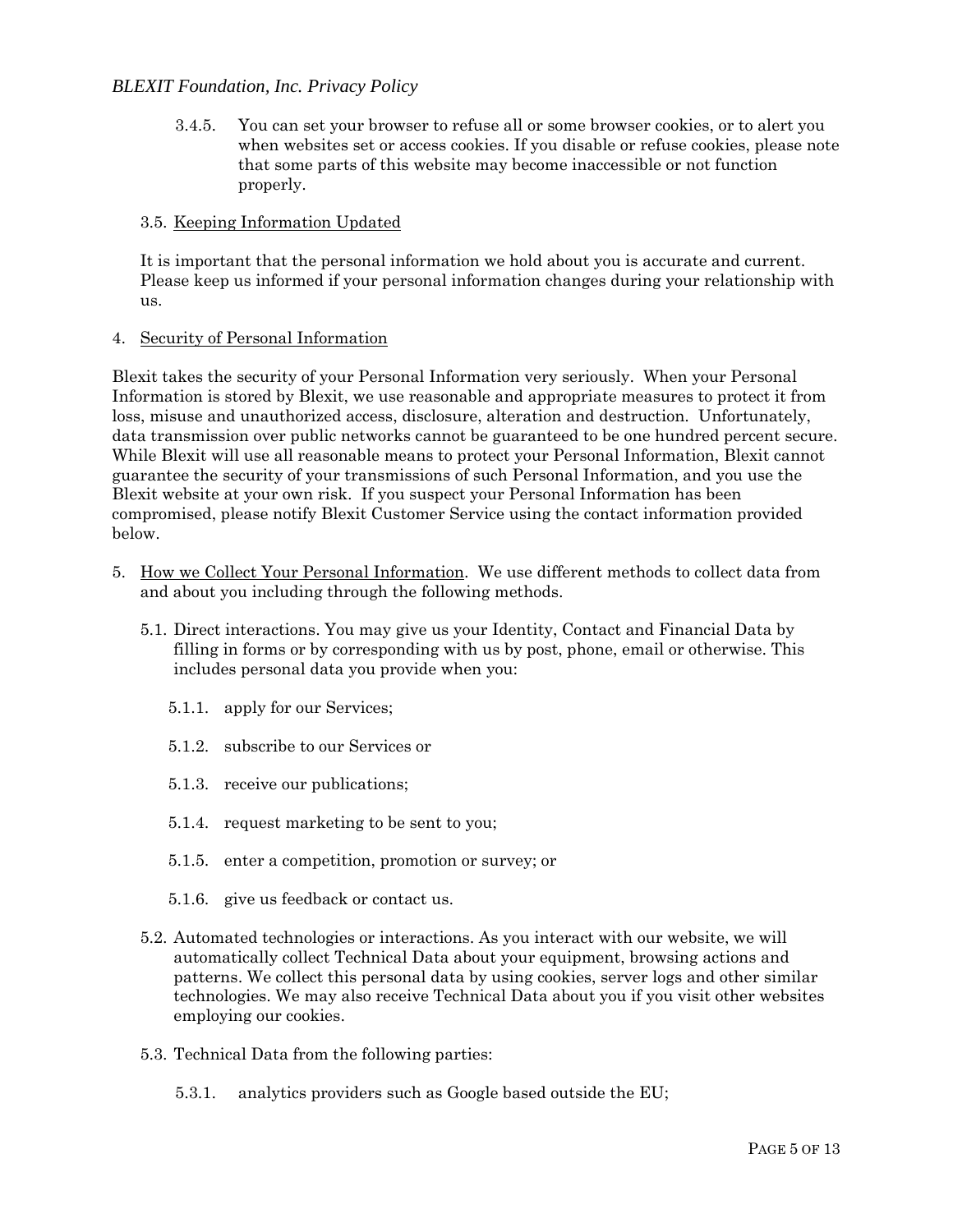- 5.3.2. advertising networks based inside OR outside the EU; and
- 5.3.3. search information providers based inside OR outside the EU.
- 5.4. Contact and Financial from providers of technical, payment and delivery services based inside OR outside the EU.
- 5.5. Identity and Contact Data from data brokers or aggregators based inside OR outside the EU.
- 5.6. Identity and Contact Data from publicly available sources.
- 6. How Blexit Uses and Shares Your Information
	- 6.1. General Information and Your Rights. Blexit limits its use of your Personal Information to the stated purposes for which such information is collected. In some cases, Blexit may be required to disclose your Personal Information in response to lawful requests by public authorities, including to meet national security or law enforcement requirements. You have the right to the following regarding your Personal Information transferred to Blexit:
		- 6.1.1. To know the types of Personal Information Blexit collects;
		- 6.1.2. To know the purposes for which it collects and uses your Personal Information;
		- 6.1.3. To know type or identity of third parties to which Blexit discloses your Personal Information, and the purposes for which it does so;
		- 6.1.4. To access and update your Personal Information; and
		- 6.1.5. To know the choices and means Blexit offers you for limiting the use and disclosure of your Personal Information.

#### 6.2. Other Blexit Services.

Blexit may use your Personal Information to provide services to you upon your request. Such services may include sending you newsletters and publications, responding to your questions and comments, communicating with you concerning your purchases on the Blexit website, emailing you updates concerning Blexit products and services, and personalizing your visits to Blexit website.

You may opt-out of the use of your Personal Information as described in this Section by contacting Blexit Customer Service using the contact information provided below.

### 6.3. Blexit Internal Data Sharing

Blexit may also share your Personal Information with other Blexit offices or Blexit affiliates in the country in which you reside and in other countries.

#### 6.4. Information Sharing with Third Parties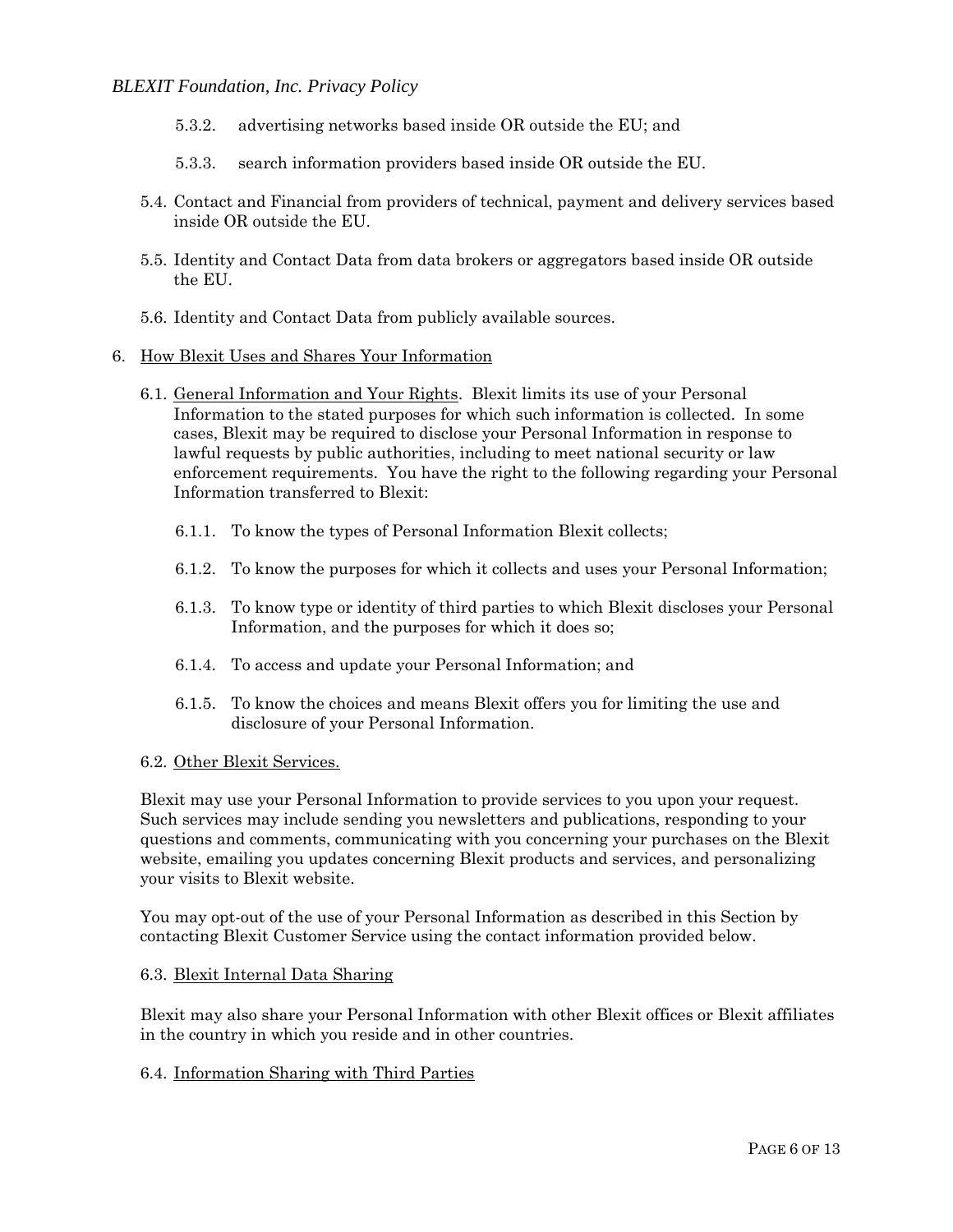- 6.4.1. This website may include links to third-party websites, plug-ins and applications. Clicking on those links or enabling those connections may allow third parties to collect or share data about you. We do not control these third-party websites and are not responsible for their privacy statements. When you leave our website, we encourage you to read the privacy policy of every website you visit.
- 6.4.2. Blexit may utilize third-party service providers and data processors that process your Personal Information solely on Blexit' behalf ("**Agents**"). When Blexit transfers your Personal Information to its Agents, your Personal Information will be used only for limited and specified purposes. Blexit will take reasonable and appropriate steps to ensure that its Agents process your personal information in a manner consistent with the organization's obligations under the Principles. Blexit remains responsible and liable if the Agents that Blexit engages to process your Personal Information on Blexit' behalf do so in a manner inconsistent with this Online Privacy Policy, unless Blexit proves that it is not responsible for the event giving rise to the damage.
- 6.4.3. Blexit uses consultants and third party vendors, and may share your Personal Information with such consultants and vendors, if necessary, for delivery or administration of the Blexit Services. All parties with which Blexit shares your personal information are bound by confidentiality and data transfer agreements consistent with this Online Privacy Policy. Blexit' agreements with third parties provide that third parties will delete your personal information upon request.
- 6.4.4. Blexit may share aggregated demographic information with our partners and advertisers. This is not linked to any Personal Information that can identify any individual person.
- 6.4.5. Blexit uses outside third parties to ship orders and financial service-oriented third parties to bill users for goods and services. All parties with which Blexit shares your Personal Information are bound by confidentiality and data transfer agreements consistent with this Online Privacy Policy and the Privacy Shield Principles.
- 6.4.6. Blexit may partner with third parties to provide other specific services, including, but not limited to registration for Blexit conventions, meetings, physical gatherings and events, and other Blexit educational materials and Services. When the user signs up for these services, we may share names, or other contact information that is necessary for the third party to provide these services. Blexit may auto-populate forms utilized by these third parties with data contained in Blexit managed cookies. These third parties are not allowed to use your Personal Information except for the purpose of providing these services. All parties with which Blexit shares your Personal Information are bound by confidentiality and data transfer agreements consistent with this Online Privacy Policy and the Privacy Shield Principles.
- 6.4.7. Blexit may share your Personal Information with third parties whose programs and services align with Blexit's charitable and educational mission. These third parties may send you emails, text messages, promotional materials, and solicitations for goods and services. Blexit may request your consent prior to sharing your Personal Information with third parties described in this section.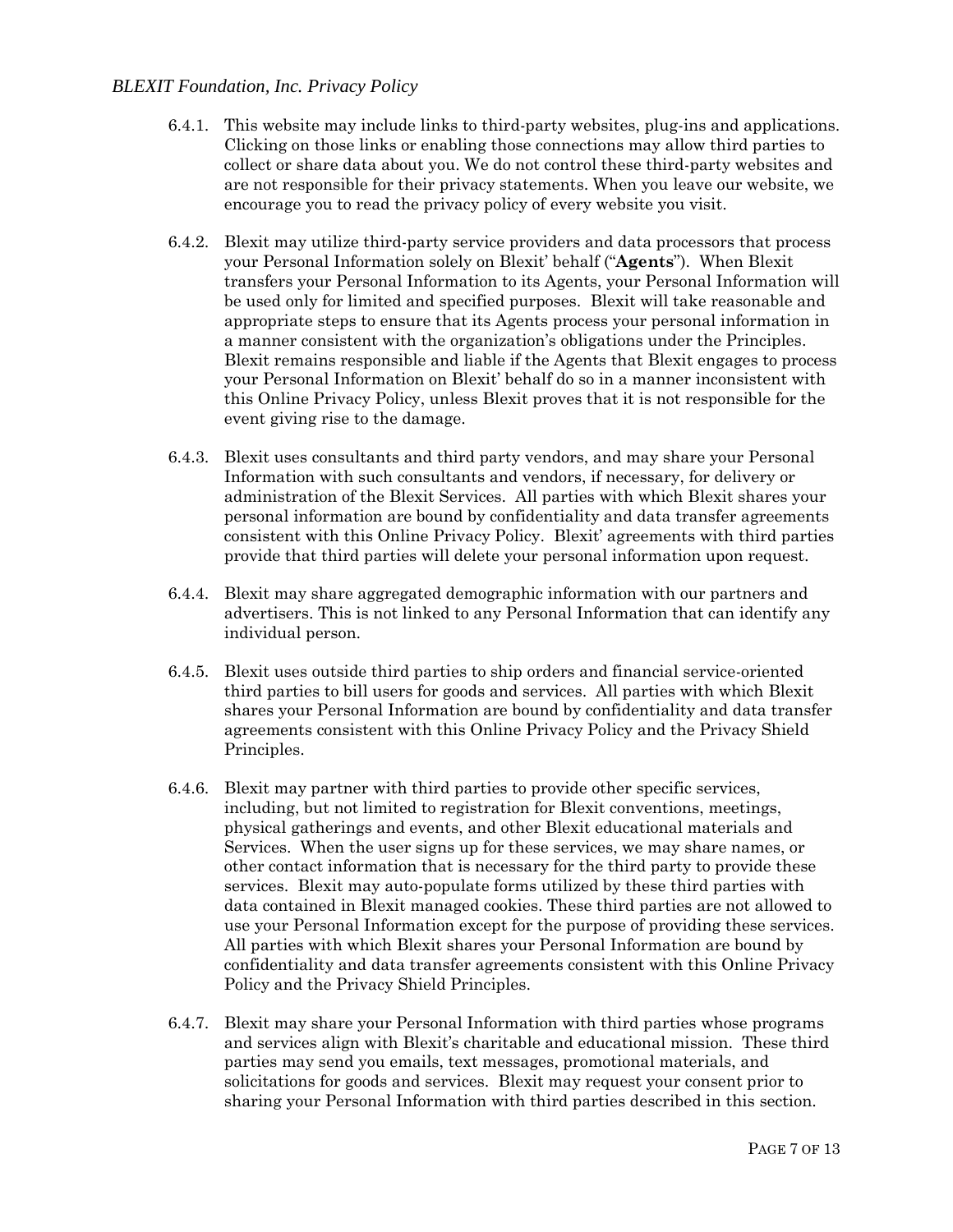### 6.5. Other Possible Disclosures.

In addition to the other disclosures stated herein, Blexit may share your information in the following ways:

- 6.5.1. To comply with applicable laws, regulations, legal processes, or government enforced orders,
- 6.5.2. To enforce applicable terms of service, protect our legal rights or defend against legal claims,
- 6.5.3. To defend, prevent, take action, and otherwise address security or technical issues, as well as suspected or potential fraud,
- 6.5.4. To comply with Blexit' obligations to address complaints arising under its obligations, including disclosure to EU Data Protection Authorities, or other necessary entities.
- 6.5.5. To guard against harm (whether actual or potential) to the legal rights, property or safety of Blexit, our visitors or the general public as required or permitted by law.

### 7. International Transfers

- 7.1. We share your personal data within Blexit. This will involve transferring your data outside the European Economic Area (EEA).
- 7.2. Many of our external third parties are based outside the EEA so their processing of your personal data will involve a transfer of data outside the EEA.

#### 8. Blexit Purposes In Using Personal Information

We have set out below, in a table format, a summary of the ways we plan to use your personal information, and which of the legal bases we rely on to do so. We have also identified what our legitimate interests are where appropriate.

Note that we may process your personal information for more than one lawful ground depending on the specific purpose for which we are using your data. Please contact us if you need details about the specific legal ground we are relying on to process your personal information where more than one ground has been set out in the table below.

| <b>Purpose/Activity</b>                                     | Type of data                                 | Lawful basis for processing<br>including basis of legitimate<br>interest |
|-------------------------------------------------------------|----------------------------------------------|--------------------------------------------------------------------------|
| To register you as a new<br>customer, student or<br>member. | (a) Identity<br>(b) Contact<br>(c) Financial | Performance of a contract with<br>you                                    |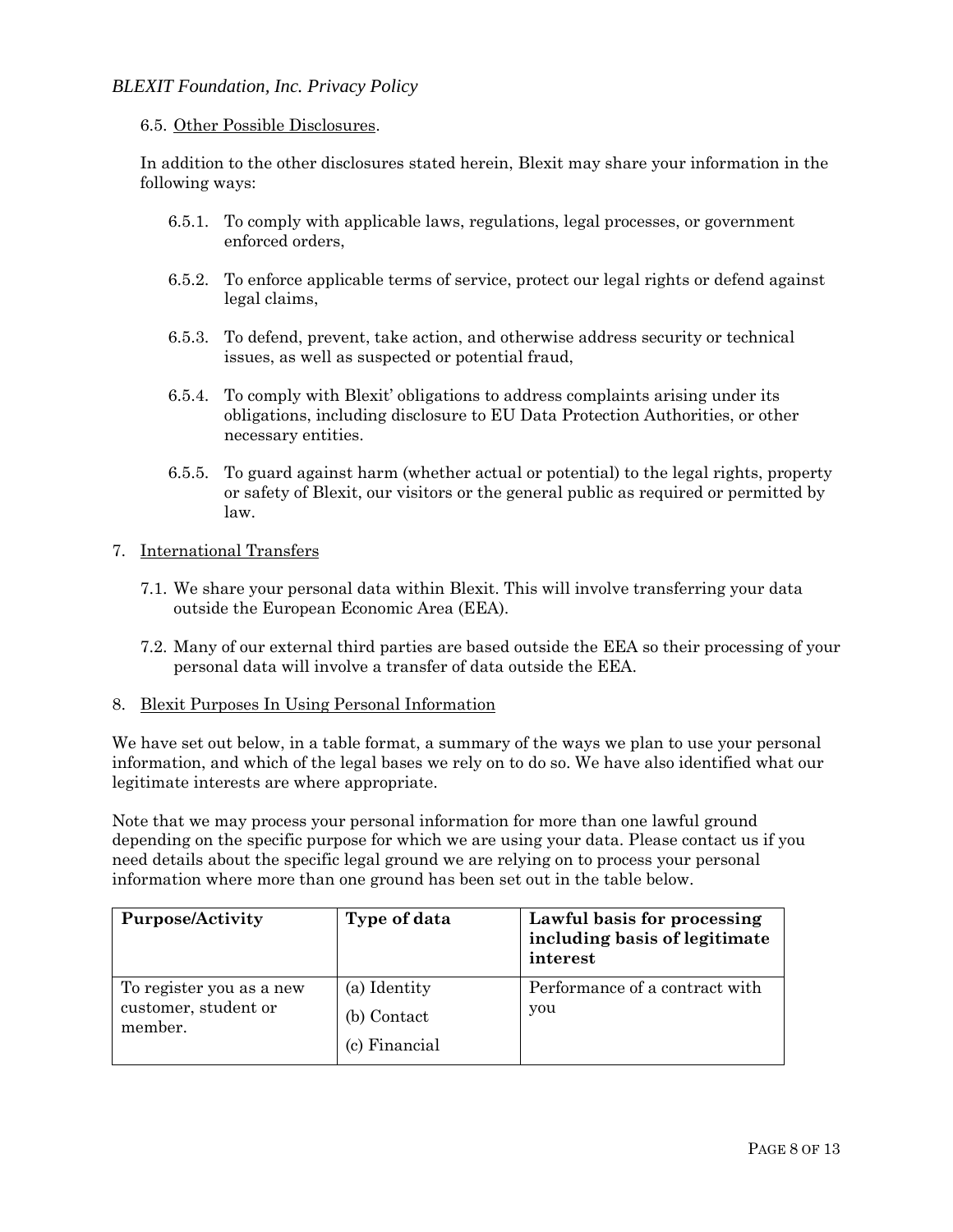| To register you for Blexit<br>events, conferences and<br>programs.                                                                                                                                                                                                                                                                                                                                                       | (a) Identity<br>(b) Contact<br>(c) Profile<br>(d) Marketing and<br>Communications<br>(e) Financial                                      | a) Performance of a contract<br>with you<br>(b) Necessary to comply with a<br>legal obligation<br>(c) Necessary for our legitimate<br>interests (to keep our records<br>updated and to study how<br>customers use our<br>products/services)                                    |
|--------------------------------------------------------------------------------------------------------------------------------------------------------------------------------------------------------------------------------------------------------------------------------------------------------------------------------------------------------------------------------------------------------------------------|-----------------------------------------------------------------------------------------------------------------------------------------|--------------------------------------------------------------------------------------------------------------------------------------------------------------------------------------------------------------------------------------------------------------------------------|
| To process and deliver your<br>orders for Blexit goods and<br>services including:<br>(a) Manage payments, fees<br>and charges<br>(b) Collect and recover<br>money owed to us                                                                                                                                                                                                                                             | (a) Identity<br>(b) Contact<br>(c) Financial<br>(e) Marketing and<br>Communications                                                     | (a) Performance of a contract<br>with you<br>(b) Necessary for our legitimate<br>interests (to recover debts due<br>to us)                                                                                                                                                     |
| To conduct conferences,<br>keeping record of<br>attendees, webinars,<br>forums, educational<br>programs and otherwise<br>provide the Services.                                                                                                                                                                                                                                                                           | (a) Identity<br>(b) Contact<br>(c) Profile<br>(d) Audio-Visual<br>(e) User<br>Contributions                                             | (a) Performance of a contract<br>with you<br>(b) Necessary for our legitimate<br>interests (to enable your full<br>participation, and to enable full<br>functionality of the website,<br>provide educational content,<br>and to enable full functionality<br>of the Services). |
| To manage our<br>relationship with you<br>which will include:<br>(a) Notifying you about<br>changes to our terms or<br>privacy policy<br>(b) Asking you to leave a<br>review or take a survey<br>(c) Managing Blexit<br>member services.<br>(d) Administering,<br>maintaining monitoring,<br>and managing Blexit<br>degrees, certifications, and<br>related examinations and<br>programs.<br>To enable you to partake in | (a) Identity<br>(b) Contact<br>(c) Profile<br>(d) Marketing and<br>Communications<br>(e) Financial<br>(f) Transactional<br>(a) Identity | (a) Performance of a contract<br>with you<br>(b) Necessary to comply with a<br>legal obligation<br>(c) Necessary for our legitimate<br>interests (to keep our records<br>updated and to study how<br>customers use our<br>products/services)<br>(a) Performance of a contract  |
| complete a survey                                                                                                                                                                                                                                                                                                                                                                                                        | (b) Contact                                                                                                                             | with you                                                                                                                                                                                                                                                                       |

*BLEXIT Foundation, Inc. Privacy Policy*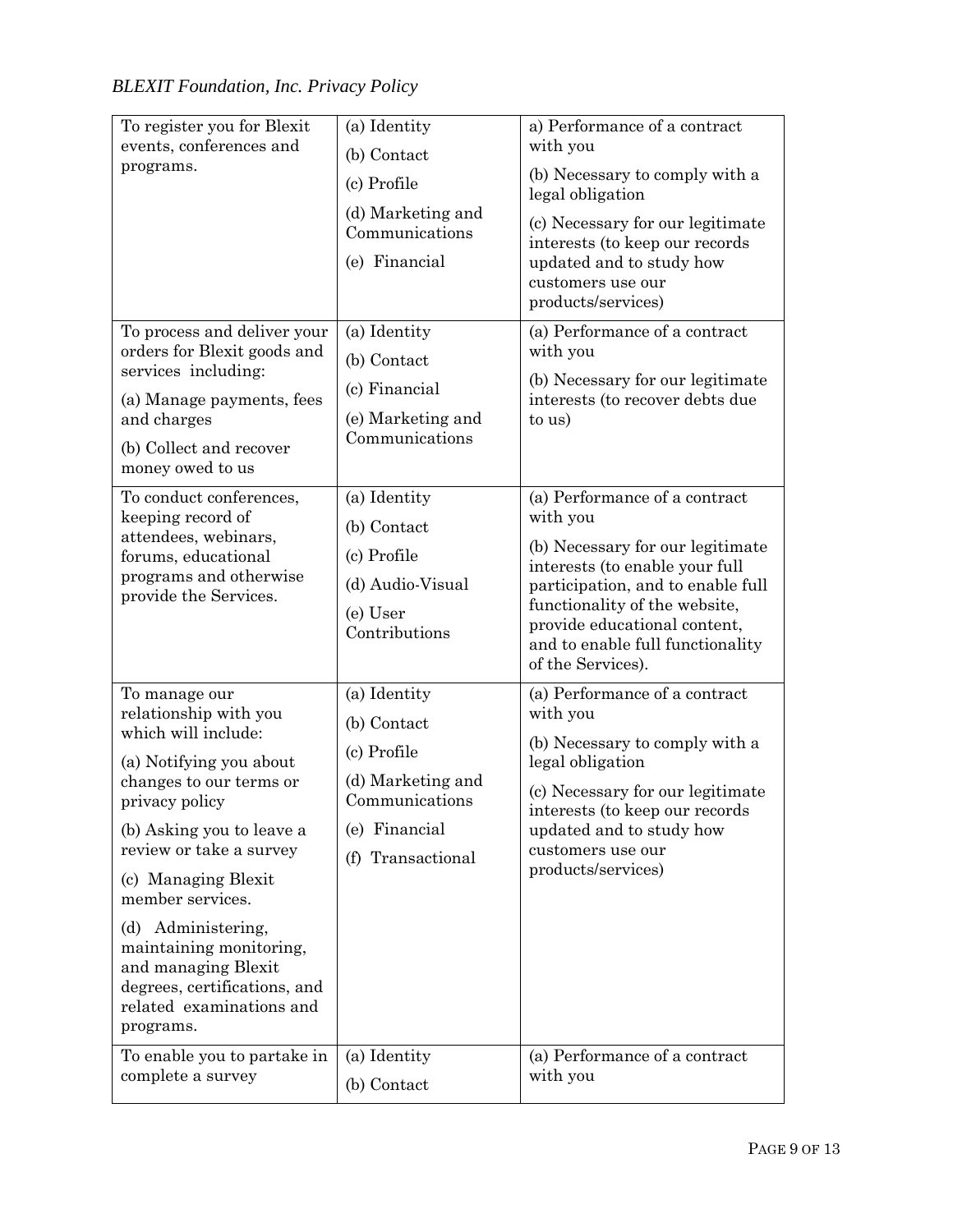|                                                                                                                                                                                              | (c) Profile<br>(d) Usage<br>(e) Marketing and<br>Communications<br>(f) User Contributions                                                      | (b) Necessary for our legitimate<br>interests (to study how<br>customers use our<br>products/services, to develop<br>them and improve our services<br>to our users)                                                                                                                                               |
|----------------------------------------------------------------------------------------------------------------------------------------------------------------------------------------------|------------------------------------------------------------------------------------------------------------------------------------------------|-------------------------------------------------------------------------------------------------------------------------------------------------------------------------------------------------------------------------------------------------------------------------------------------------------------------|
| To administer and protect<br>our business and this<br>website (including<br>troubleshooting, data<br>analysis, testing, system<br>maintenance, support,<br>reporting and hosting of<br>data) | (a) Identity<br>(b) Contact<br>(c) Technical                                                                                                   | (a) Necessary for our legitimate<br>interests (for running our<br>business, provision of<br>administration and IT services,<br>network security, to prevent<br>fraud and in the context of a<br>business reorganization or<br>group restructuring exercise)<br>(b) Necessary to comply with a<br>legal obligation |
| To deliver relevant website<br>content and<br>advertisements to you and<br>measure or understand the<br>effectiveness of the<br>advertising we serve to you                                  | (a) Identity<br>(b) Contact<br>(c) Profile<br>(d) Usage<br>(e) Marketing and<br>Communications<br>(f) Technical<br>$(g)$ User<br>Contributions | Necessary for our legitimate<br>interests (to study how<br>customers use our<br>products/services, to develop<br>them, and to inform our<br>marketing strategy)                                                                                                                                                   |
| To develop new marketing<br>materials and advertising.                                                                                                                                       | (a) Audio-Visual<br>(b) User<br>Contributions                                                                                                  | Necessary for our legitimate<br>interests (to grow and develop<br>and grow our educational<br>services).                                                                                                                                                                                                          |
| To use data analytics to<br>improve our website,<br>products/services,<br>marketing, customer<br>relationships and<br>experiences                                                            | (a) Technical<br>(b) Usage<br>(c) Audio-Visual                                                                                                 | Necessary for our legitimate<br>interests (to define types of<br>customers for our products and<br>services, to keep our website<br>updated and relevant, to<br>develop our business and to<br>inform our marketing strategy)                                                                                     |
| To introduce you to third<br>parties who may provide<br>goods or services that may<br>be of interest to you.                                                                                 | (a) Identity<br>(b) Contact<br>(c) Technical<br>(d) Usage<br>(e) Profile                                                                       | Necessary for our legitimate<br>interests (to grow and develop<br>our base of business networks<br>and collaborative relationships.)                                                                                                                                                                              |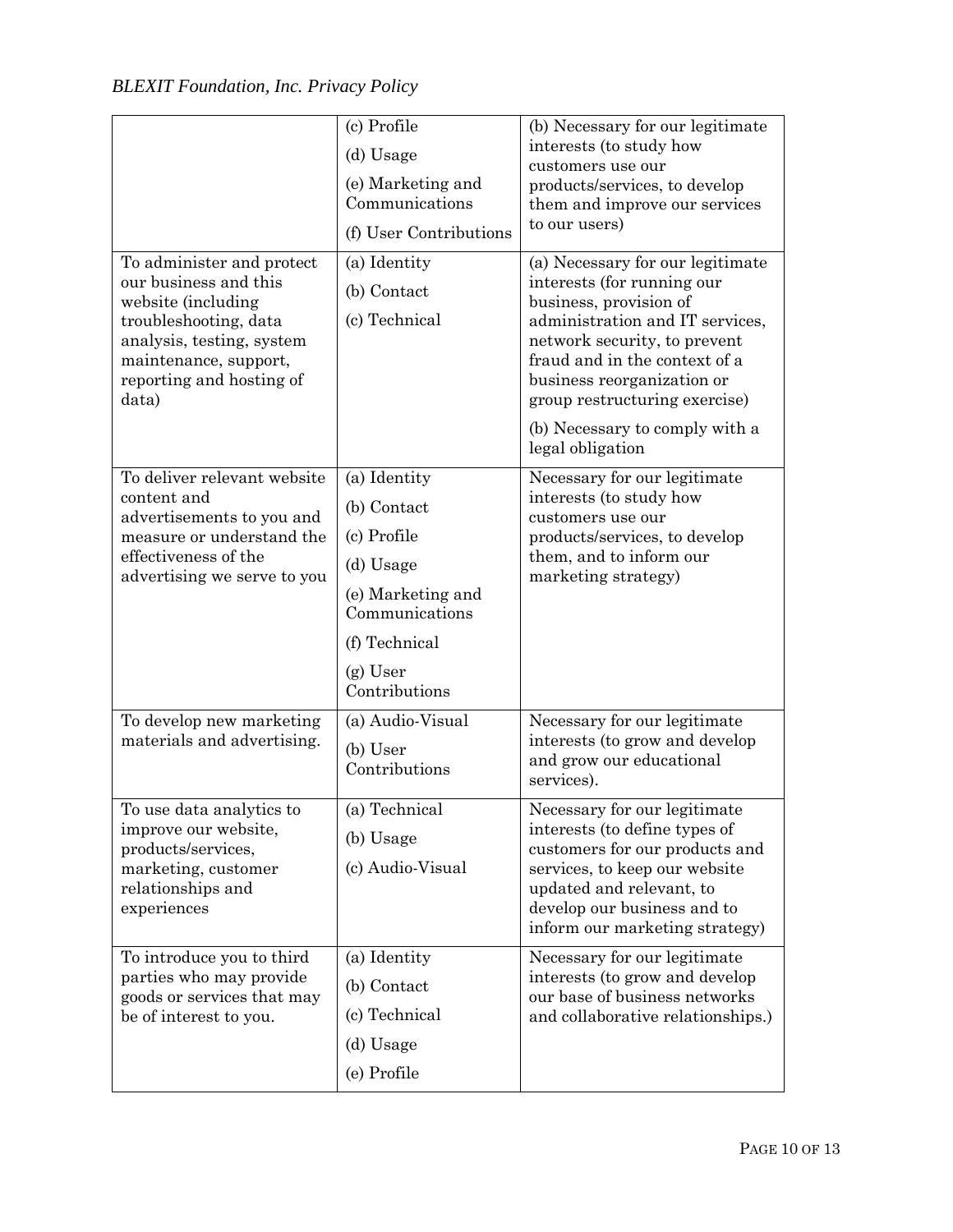|                                                                                                                   | (f) Marketing and<br>Communications                                                                             |                                                                                                    |
|-------------------------------------------------------------------------------------------------------------------|-----------------------------------------------------------------------------------------------------------------|----------------------------------------------------------------------------------------------------|
| To make suggestions and<br>recommendations to you<br>about goods or services<br>that may be of interest to<br>you | (a) Identity<br>(b) Contact<br>(c) Technical<br>(d) Usage<br>(e) Profile<br>(f) Marketing and<br>Communications | Necessary for our legitimate<br>interests (to develop our<br>products and educational<br>services) |

## 9. Data retention

- 9.1. We will only retain your personal data for as long as reasonably necessary to fulfill the purposes we collected it for, including for the purposes of satisfying any legal, regulatory, tax, accounting or reporting requirements. We may retain your personal data for a longer period in the event of a complaint or if we reasonably believe there is a prospect of litigation in respect to our relationship with you.
- 9.2. To determine the appropriate retention period for personal data, we consider the amount, nature and sensitivity of the personal data, the potential risk of harm from unauthorized use or disclosure of your personal data, the purposes for which we process your personal data and whether we can achieve those purposes through other means, and the applicable legal, regulatory, tax, accounting or other requirements.

## 10. Blexit Email Uses

- 10.1. Blexit never rents or sells email addresses to outside parties without your consent. Occasionally, you may wish to receive information or communication from a Blexit participant. In that instance, you will be asked for permission to share your email address.
- 10.2. After you make a donation, purchase goods through our online store, enroll in COLLC programs or sign up for newsletters or other communications, you will receive information about Blexit products, services, and educational offerings that relate to your areas of interest unless you choose to opt-out. If you have questions or concerns about Blexit's Online Privacy Policy or wish to no longer receive such offers (opt-out), please contact Blexit Customer Service using the contact information provided below.

## 11. How to Access or Change Your Personal Information

11.1. To review or make changes to the content of your Personal Information, or to request that we limit the use of your Personal Information, you may contact Blexit Customer Service using the contact information provided below.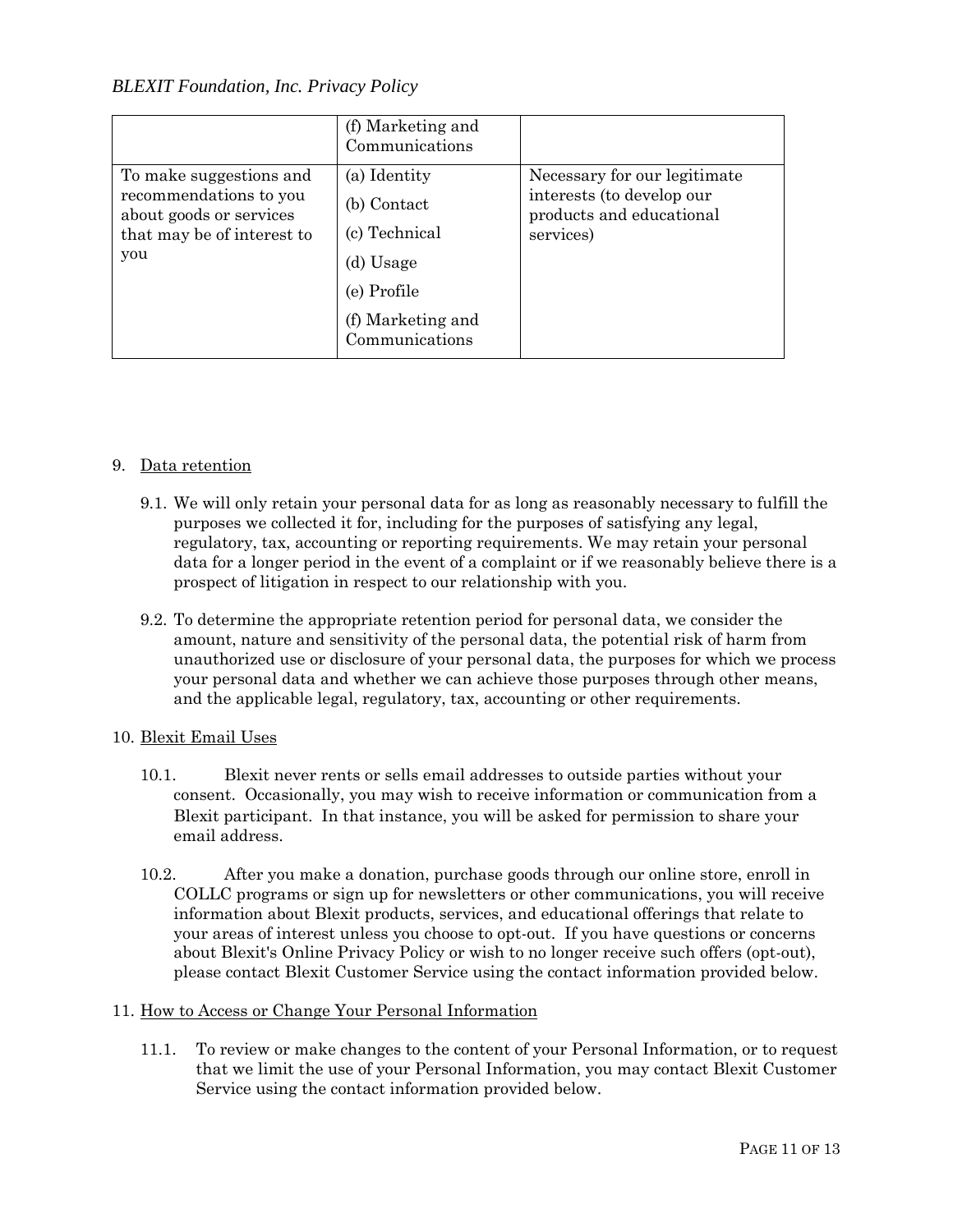- 11.2. In your request, clearly state what information you would like to have changed or updated. Blexit will try to comply with your request as soon possible.
- 11.3. The deletion of Personal Information and other changes to the data retained by Blexit as described above may result in the deletion or limitation of the Services Blexit provides, including, but not limited to, maintaining and making accessible Blexit classes, courses, videoconferences, and other Services. Blexit may retain certain Personal Information to pursue legitimate business interests, fulfill contract obligations, conduct audits, comply with (and demonstrate compliance with) other legal obligations, resolve disputes, and enforce agreements.
- 12. Your Legal Rights. You have the right to:
	- 12.1. Request access to your personal data (commonly known as a "data subject access request"). This enables you to receive a copy of the personal data we hold about you and to check that we are lawfully processing it.
	- 12.2. Request correction of the personal data that we hold about you. This enables you to have any incomplete or inaccurate data we hold about you corrected, though we may need to verify the accuracy of the new data you provide to us.
	- 12.3. Request erasure of your personal data. This enables you to ask us to delete or remove personal data where there is no good reason for us continuing to process it. You also have the right to ask us to delete or remove your personal data where you have successfully exercised your right to object to processing (see below), where we may have processed your information unlawfully or where we are required to erase your personal data to comply with local law. Note, however, that we may not always be able to comply with your request of erasure for specific legal reasons which will be notified to you, if applicable, at the time of your request.
	- 12.4. Object to processing of your personal data where we are relying on a legitimate interest (or those of a third party) and there is something about your particular situation which makes you want to object to processing on this ground as you feel it impacts on your fundamental rights and freedoms. In some cases, we may demonstrate that we have compelling legitimate grounds to process your information which override your rights and freedoms.
	- 12.5. Request restriction of processing of your personal data. This enables you to ask us to suspend the processing of your personal data in the following scenarios:
		- 12.5.1. If you want us to establish the data's accuracy.
		- 12.5.2. Where our use of the data is unlawful but you do not want us to erase it.
		- 12.5.3. Where you need us to hold the data even if we no longer require it as you need it to establish, exercise or defend legal claims.
		- 12.5.4. You have objected to our use of your data but we need to verify whether we have overriding legitimate grounds to use it.